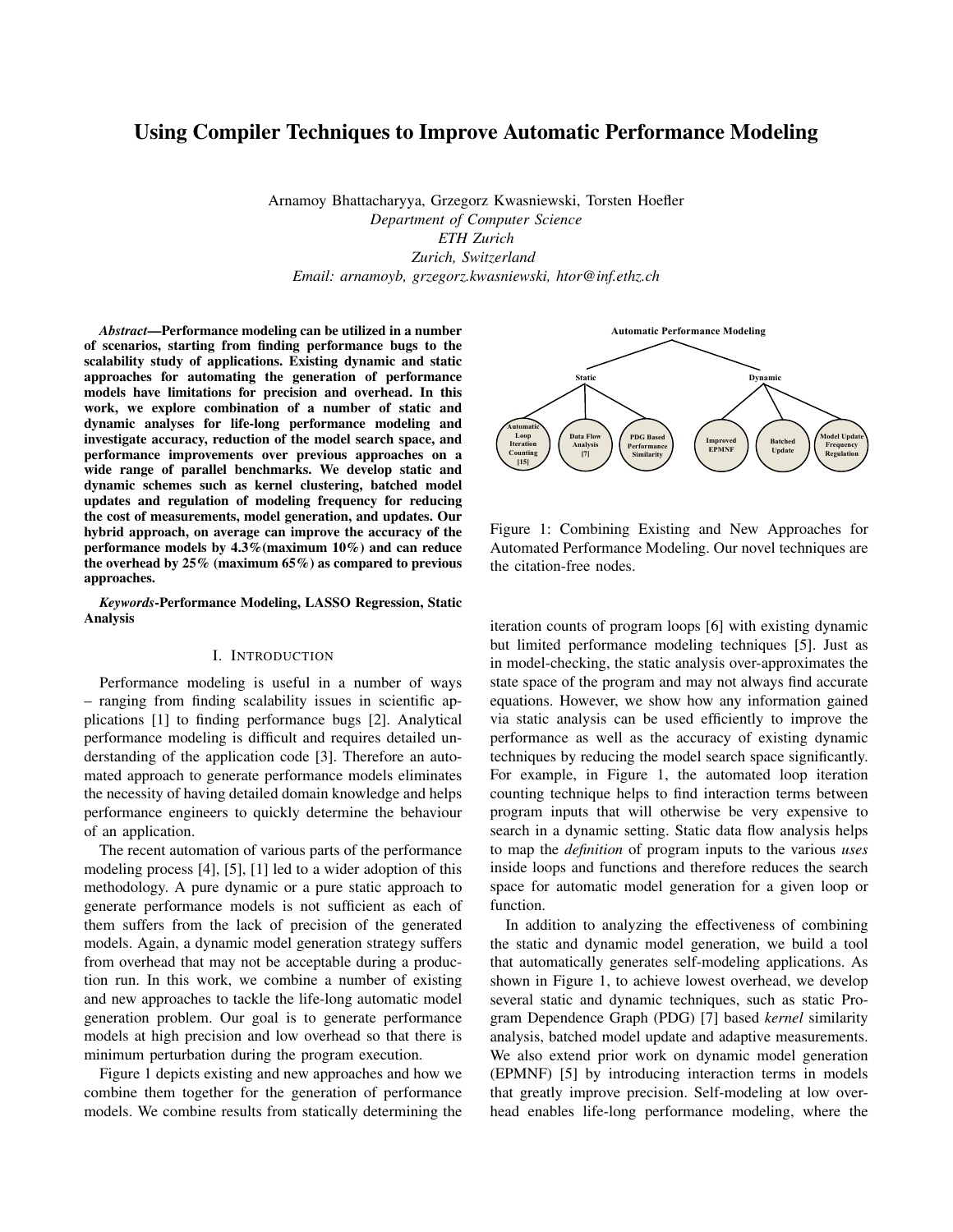application automatically learns and observes performance of its parts during production (for various sets of input parameters used in practice). It can then either output the learned models or watch for outliers in the measurements and raise performance exceptions early.

#### *A. Contribution*

We make the following contributions in this paper:

- We explore the combination of static and dynamic analysis and investigate the accuracy and the reduction of the model search space for a wide range of benchmarks.
- We develop a static scheme to cluster kernels based on the similarity of their performance models. This reduces the overhead during life-long performance modeling.
- We design and analyze various dynamic strategies, such as batched model updates and regulation of measurement frequency for reducing the cost of measurements, model generation, and updates.

## II. LIMITATION OF A PURE STATIC OR DYNAMIC APPROACH

Though performance modeling can be essential to understand performance limits, automation of such techniques only started recently. In these automatic approaches the performance M of a program is represented through the performance models m of n program parts, called *kernels*:

$$
M = \{m_1, m_2, \dots, m_n\} \tag{1}
$$

We define the performance model  $m$  of each kernel as a linear regression function of a set of *predictors*  $p =$  $\{p_1, p_2, \ldots, p_p\}.$ 

$$
m = \sum_{i=1}^{|p|} \alpha_i \cdot p_i + \beta \text{ where } p_i \in p \tag{2}
$$

A predictor  $p_i$  is a function of one or more program input parameters  $\iota$ . If there are r input parameters that influence the performance of a *kernel*, the predictor set is formed by applying a set of transformations  $\tau_1, \tau_2, \ldots, \tau_v$  on those input parameters.

$$
p = \{ \bigcup_{v} \bigcup_{r} \tau_{v}(\iota_{r}) \}
$$
 (3)

It can be worth noticing that an infinite number of transformations can be applied to each input parameter, thus giving rise to an infinite set of *predictors*. Researchers pursued two basic avenues to bind this infinite space of *predictors* so far: (1) static modeling by analyzing the source code [8] and (2) dynamic modeling during program runtime [9] . Still both methods have serious limitations which we briefly describe in the following.

## *A. Static Performance Modeling*

Several static analysis techniques exist for analyzing the performance of programs. Since scientific programs spend a major portion of the execution time in loops, most of the static analysis methods count the number of loop iterations to bound the asymptotic performance of loops. Polyhedral methods can handle loop nests whose iteration space (all possible values of the iteration variables) form affine sets [10]. Hoefler and Kwasniewski [6] show an analysis that handles a larger class of loops whose iterators are manipulated with affine functions. For example, consider the following  $loop<sup>1</sup>$ :

|                                                                                       | Listing 1: An Affine Loop              |  |
|---------------------------------------------------------------------------------------|----------------------------------------|--|
| <b>for</b> $(k = 1; k < niter; k = k++)$<br>$A[k, j] = (A[k-1, j-1] + A[k-1, j]) / 2$ | <b>for</b> (i = 1; i < niter; i = i*2) |  |

Using the polyhedral approach, the loop is modeled as the function<sup>1</sup>  $\frac{\text{inter(niter-1)}}{2}$ , which is an over-approximation. In the HK method, a program is represented as a set of nested loops - similar to the polyhedral model. It was shown in previous works that a subset of this class covers many important codes in parallel computing [8]. The HK method works with the following terms derived automatically from the outer loop nest of Listing 1:

| 1) Loop Induction variable: |                               |
|-----------------------------|-------------------------------|
| 2) Initial assignment:      | $i=1$                         |
| 3) Loop guard:              | i <niter< th=""></niter<>     |
| 4) Loop update:             | $\dot{\neg} = \dot{\neg} * 2$ |

If all loops are affine, using the above information, the HK method forms a set of equations that can be symbolically solved to get the performance model of the loop, which is a linear combination of a set of *predictors*.

For example, the exact and more precise model  $m$  of the loop above as given by the HK method is

$$
m = niter \cdot \lfloor \log(niter) \rfloor - 2^{\lfloor \log(niter) + 1 \rfloor} + niter + 1 \tag{4}
$$

However, the HK method cannot handle non-affine loops. The performance model of such loops are marked as undefined  $(undef)$ . Therefore, the  $undef$  terms in the models make this method limited because the method cannot give precise analysis for non-affine loops. The following nonaffine conditions may occur in the program:

- Multiple exits from a loop body
- Loop update is not an affine function
- Loop guard or initial assignment contain references to non-constant values (function calls, variables declared and changed outside of the loop tree, untraceable calls)

For example let us consider the following loop from the CG benchmark of the NAS benchmark suite [11]:

<sup>&</sup>lt;sup>1</sup>Update (24.09.15): The listing was adapted to match the original HK method which uses strict inequalities.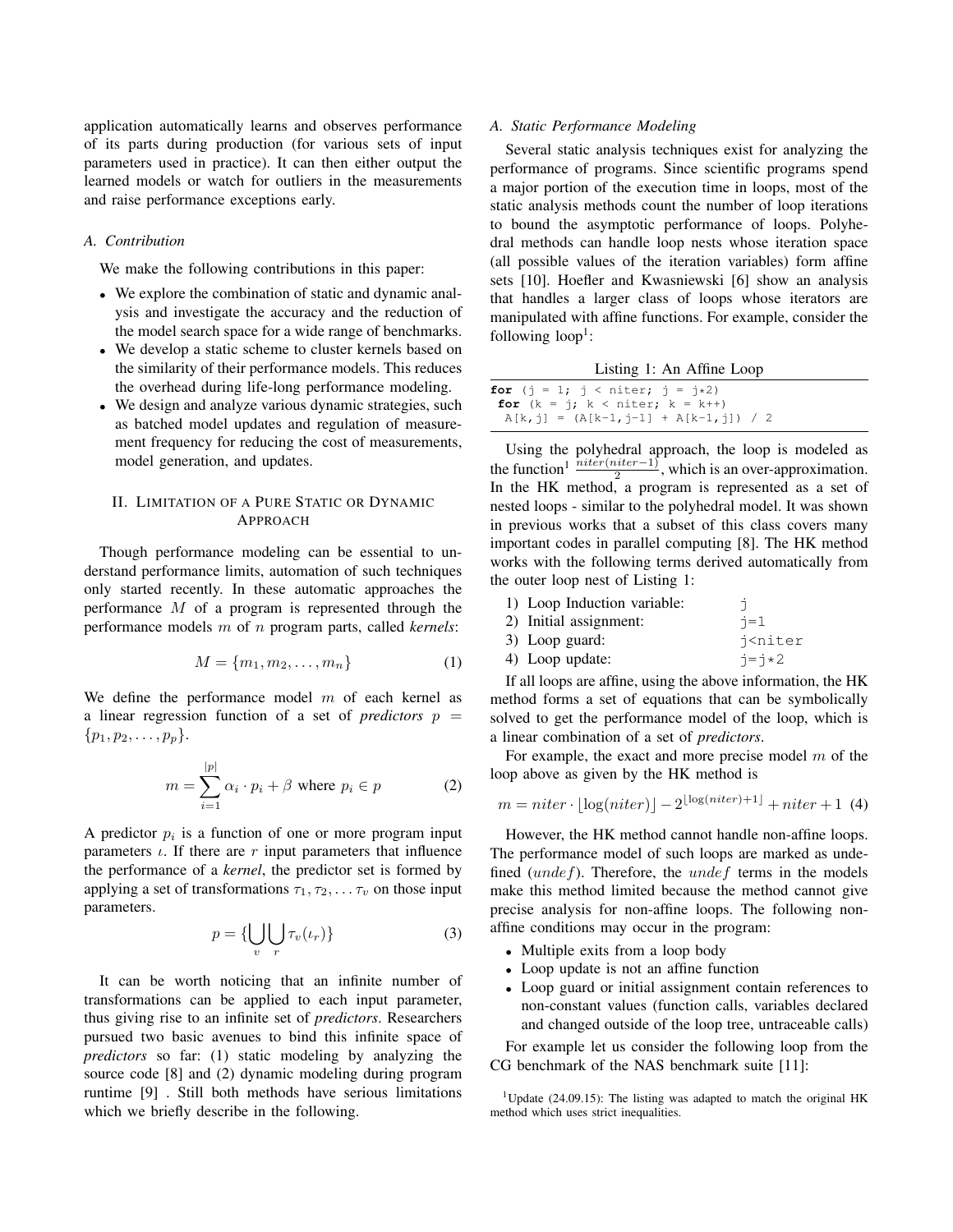Listing 2: A Non-affine Loop

| $do$ $i=1$ , lastrow-firstrow+1 sum = 0.d0 |  |
|--------------------------------------------|--|
| <b>do</b> $k=rowstr(i)$ , rowstr(j+1)-1    |  |
| $sum = sum + a(k) * p(colidx(k))$          |  |
| enddo                                      |  |
| $w(i) = sum$                               |  |
| enddo                                      |  |

The values of rowstr(j) and rowstr(j+1) cannot be determined statically and the inner loop of Listing 2 becomes non-affine. The HK method can trace back the value of lastrow-firstrow to the input parameter combination na/nprows therefore the model of the outer loop becomes:

$$
m = \frac{\text{na}}{\text{nprows}} \cdot \text{under}
$$
 (5)

Therefore, though the HK method is useful to discover interaction between *predictors* to generate better quality models, the presence of *undef* terms in the models necessitates an extension of this method. We describe in Section III how we can still use the precise results from HK method to help the dynamic model generation as well as use runtime profiling information to resolve most *undef* terms obtained from the HK method.

#### *B. Dynamic Performance Modeling*

Recently dynamic approaches in performance modeling have been proposed [1], [5]. In these approaches, the *predictors* are formed by applying powers and logarithm transformations on program inputs. The search space of *predictors* is constructed from program input parameters using the following form which is called Extended Performance Model Normal Form (EPMNF):

$$
p = \{ \iota_i^k \log^l \iota_i^k, \ k, l \in \mathbb{R}, \ \iota_i \in I \}
$$
 (6)

Here *I* represents the set of program input parameters. By assigning different values to  $k$  and  $l$ , the predictor set is constructed from the input parameters. An example model from EPMNF for program input parameters  $\iota_1$  and  $\iota_2$  would be  $c_1 \cdot \iota_1^2 + c_2 \cdot \iota_2 \log \iota_2$ , where  $c_1$  and  $c_2$  are constants. The formulation of EPMNF uses an educated guess about the performance of the applications studied. The method neither uses any static analysis to understand the behavior of the kernels nor does it consider the interaction of predictors. For example predictors such as  $\iota_1 \cdot \iota_2$  (for two different input parameters  $\iota_1$  and  $\iota_2$ ) will not be considered using the EPMNF method. If we extend EPMNF to include predictors formed using all possible combinations of the program inputs, the search space of predictors will explode combinatorially as  $\binom{ikl}{w}$ , where w *predictors* are taken at a time for combination.

We show in Section III how we can extend EPMNF to consider combination of *predictors* to generate higher precision performance models, still at a relatively low overhead.

## III. THE NEW HYBRID APPROACH

To overcome the weakness of the previously described static and dynamic approaches, in this section we describe our new approach for generating performance models with higher accuracy. We also describe techniques for reducing the overhead of the model generation because our aim is to generate life-long performance models in a dynamic settings.

#### *A. Modeling Granularity and Kernels*

The performance of an application can be viewed as a single model for the whole source code, which is the sum or product of all its parts, but this approach has two drawbacks:

- Accuracy: The used methods could become less precise for complex models, for example, a whole program analysis may detect a loop that executes a logarithmic number of times and calls a matrix multiplication, however, it may not detect the  $n^3 \log n$  model of the composition easily due to complex flow patterns.
- Resolution: Users are often interested in the finest possible resolution in order to spot potential performance problems, for example, it is less helpful to report that a program execution of a complex program takes cubic time than pointing to the set of most expensive functions in the program.

Without loss of generality, we consider functions and loops in a program as *kernels*. We use the Loop Call Graph (LCG) [5] representation of the program to identify kernels based on loop nesting and loops within functions.

#### *B. Performance Model Parameters*

The performance of each *kernel* depends on the values of a set of program input parameters. We require the programmer to specify a set of scalar parameters that influences the program runtime. The programmer specifies the names of the source code variables that influence the runtime and the compiler traces back the variables in the source from IR using debug information. Currently, our implementation supports the following three types of program inputs:

- A member of a structure: In this case, the parameter name has to be supplied along with the structure name.
- A local variable in a function: In this case, the parameter name has to be supplied along with the function name.
- A global variable or a macro: In this case, the parameter name is sufficient.

In the next section we describe how static and dynamic analyses can help each other for the generation of performance models. Our performance model generation technique works by selecting, from an *initial* search space of predictors, the predictors that have the most significance to describe the performance of a *kernel*. This is done in two steps: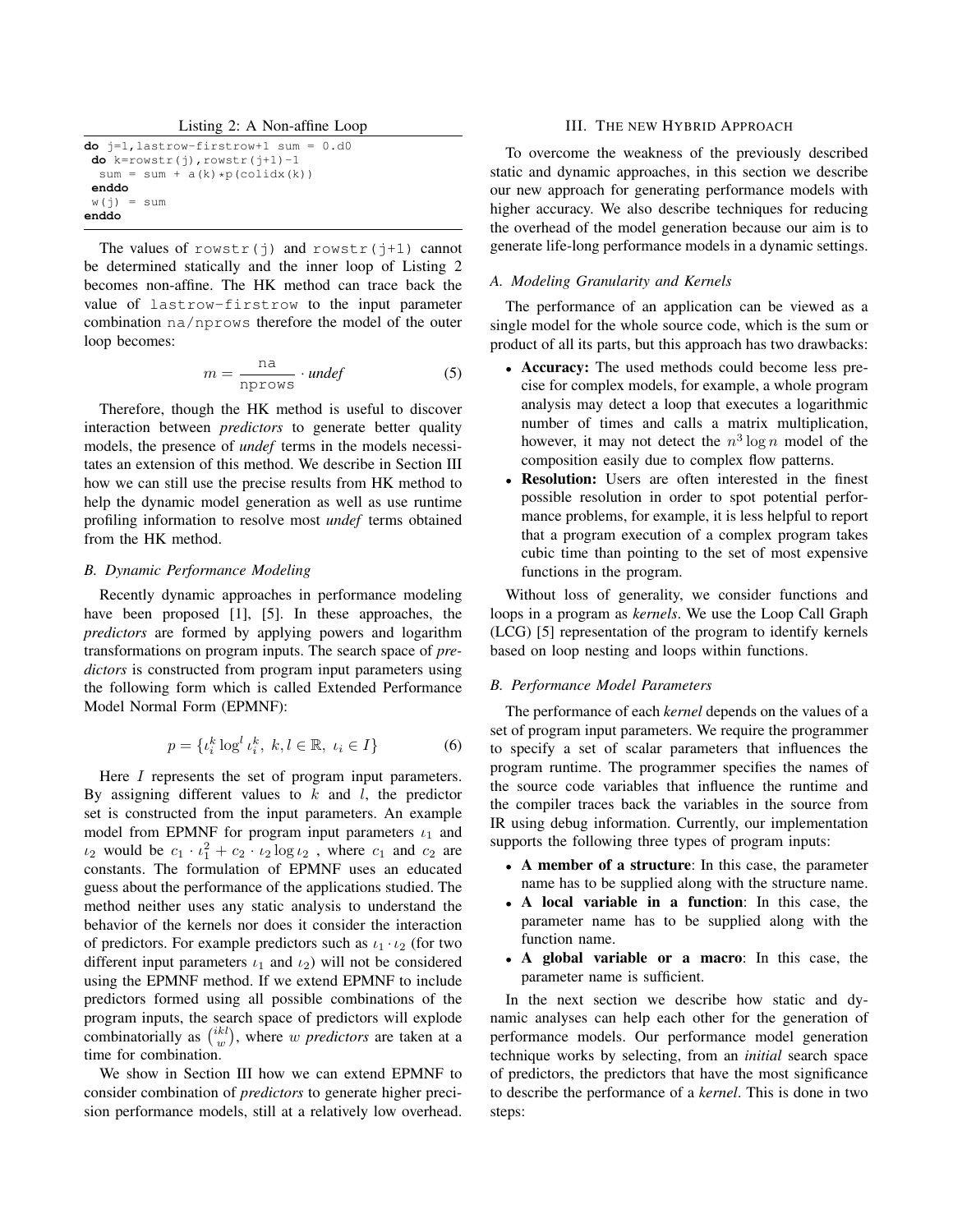- 1) Construct the *initial* search space of predictors using: (i) the result from a precise static analysis (when there are no *undef* terms in the reported model) or (ii) using our improved definition of EPMNF in cases where the result from static analysis has *undef* terms.
- 2) Using runtime profiling information, run an online variant of LASSO regression [5] to select the most significant *predictors* and generate the performance model.

#### *C. Accuracy improvement and Search Space Reduction*

Our new approach discovers new *predictors* that are combinations of two or more of them. We follow two approaches to discover the interaction terms:

*1) Result From Static Analysis:* Once the models are generated statically by analyzing the intermediate representation (IR) of the compiler, the models are checked for preciseness. If there are no *undef* terms in the static model, the model is parsed as a linear function of predictors and that set of predictors becomes the *initial* search space of predictors for that particular kernel.

*2) Use Runtime Information:* For static models with *undef* terms, we first build the *initial* predictor set of that kernel using static pointer analysis (to find which input parameters are used in which kernel) and Equation 6.

The pointer analysis is performed between the operands of the set of memory access (load/store) instructions inside a kernel and the set of first store instructions of the program input parameters. If there is a *must* points-to relation between an operand in a memory access instruction inside a kernel and the store to a program input parameter  $p_1$ , predictors are formed from  $p_1$  using EPMNF. We also conservatively add an input parameter that has a *may* points-to relation with any memory access inside the kernel. If the pointer analysis confirms that for an input parameter  $p_2$ , no memory access operand inside a kernel points to  $p_2$ , we do not use  $p_2$  for that kernel.

The above method handles variables that are related by a points-to relation to a program input parameter. But there can be *derived* variables that are related with program input parameter(s) by arithmetic operation(s). The next codeextract from the NAS Parallel Benchmark IS shows how variables are created using program input parameters and therefore can be traced back to program inputs.

Listing 3: Example: Variable Propagation

| for $(i=0; i<$ NUM KEYS; $i++$ )      |  |
|---------------------------------------|--|
| bucket_size[key_array[i] >> shift]++; |  |

In the source code, NUM\_KEYS is derived from the program input parameters TOTAL\_KEYS\_LOG\_2 and NUM\_PROCS. We traverse the data flow graph backwards in the IR and use the debug information included in the IR to find the relation of variables to the program input parameters. The traced back input parameters are included in the static model (during static analysis using HK method) and passed to EPMNF (for dynamic analysis).

We not only construct the *initial* search space of *predictors* formed using the EPMNF definition [5] in Equation 6, but also consider interactions among them. Thus we redefine Equation 6 for a calculating the predictor set in the hybrid approach as:

$$
p_{hybrid} = \{ \iota_i^k \log^l \iota_i^k \cup C_w(\iota_i^k \log^l \iota_i^k) \}, \ \{ \iota_i, \iota_2, \dots, \iota_r \} \in I
$$
\n<sup>(7)</sup>

Here  $C_w$  represents the interaction terms constructed from predictors formed using the EPMNF definition, taken  $w$  at a time. If from EPMNF we have κ *predictors* initially, we construct new *predictors* by taking all different combinations of *predictors* in groups of size w where  $2 \leq w \leq \kappa$ . For example, if EPMNF gives us three *predictors*  $\iota_1^2$ ,  $\log \iota_2$ ,  $\frac{1}{\iota_3}$ , we will construct the following new *predictors* in groups of size 2 and 3:  $\iota_1^2 \cdot \log \iota_2$ ,  $\frac{\log \iota_2}{\iota_3}$ ,  $\frac{\iota_1^2}{\iota_3}$ ,  $\frac{\iota_1^2 \cdot \log \iota_2}{\iota_3}$  $\frac{\log t_2}{t_3}$ . We have seen from our experiments that the predictive quality of the models using the values  $w = 2, 3, 4$  greatly improves precision of models and a value of  $w > 4$  marginally improves the model quality (less than 0.01%). Though previous research showed that  $w = 2, 3$  combination of *predictors* generate good quality models [12], but according to our experience, values of  $w = 2, 3, 4$  improve quality of the models than taking only values  $w = 2, 3$ .

After the *initial* search space of *predictors* is formed using the result from static analysis and our improved definition of EPMNF, performance models are generated during runtime using an online version of the LASSO regression algorithm [5]. LASSO removes insignificant *predictors* and generates easily interpretable model.

#### *D. Overhead Reduction*

Model generation during a program run suffers from overhead arising from different actions, e.g., (i) gathering profiling data, (ii) measuring model accuracy to take a decision to whether to update the model and then (iii) updating the model. The overhead should be taken into account if we want to enable life-long performance modeling. Overhead also depends on the cardinality of *initial* search space of *predictors* that are passed to LASSO [13]. This cardinality is already tackled while using the HK method and restricting the values of  $w$  as described in the previous section.

In this section we describe various strategies to further reduce overhead.

*1) Batched model update:* Updating an existing model every time new measurement arrives can cause large overheads in loops that are executed many times during a program run. For example the following code from the NAS benchmark BT, fills a buffer that is to be sent to eastern neighbors: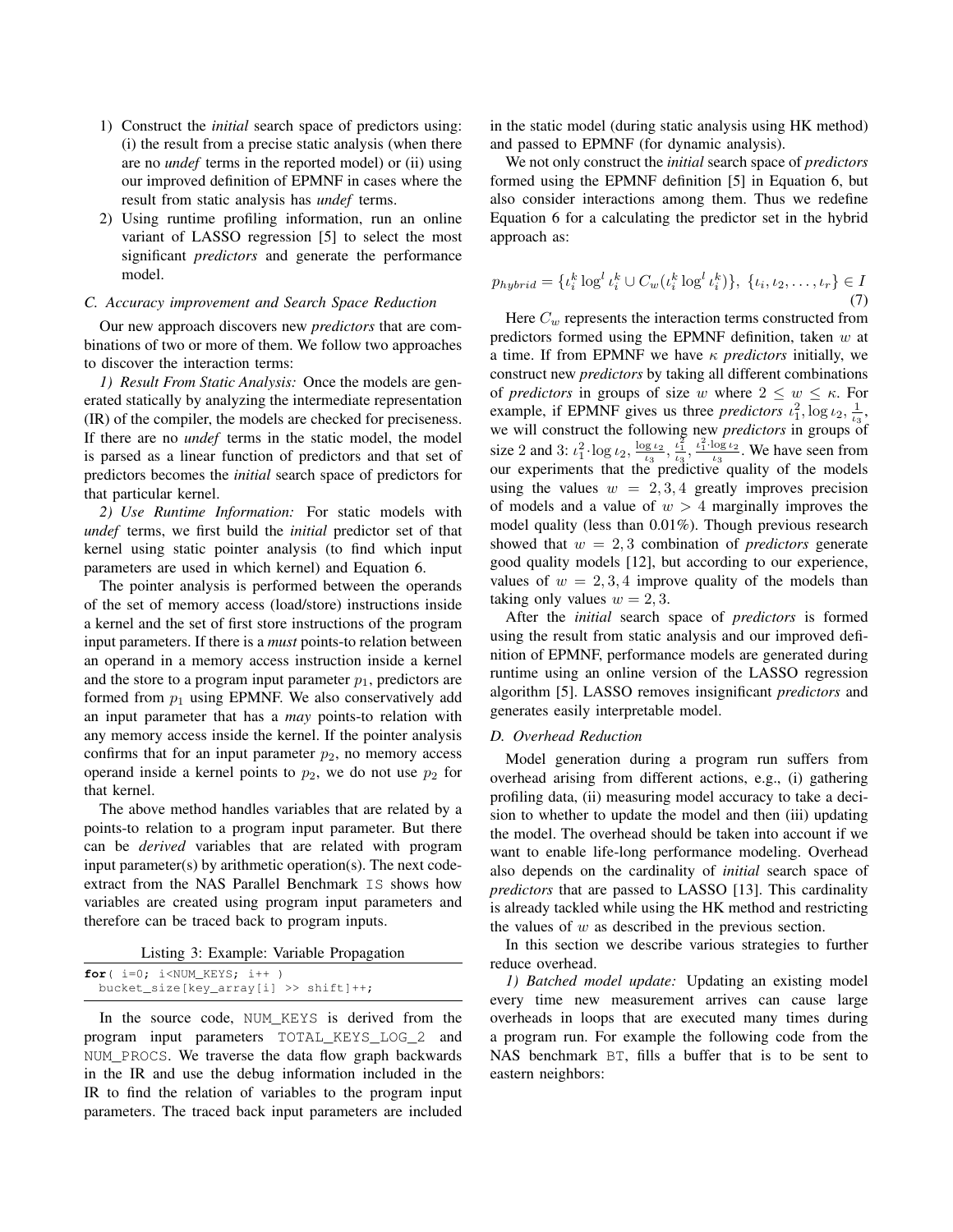Listing 4: Example large loop from BT

```
if (cell_coord(1,c) .ne. ncells) then
 do k = 0, cell_size(3,c)-1
  do j = 0, cell_size(2,c)-1
    do i = \text{cell\_size}(1, c) - 2, \text{cell\_size}(1, c) - 1do m = 1, 5
         out_buffer(ss(0)+p0) = u(m,i,j,k,c)p0 = p0 + 1end do
     end do
   end do
 end do
```
For a B class BT with 16 processes, the second loop in the nest is executed 6 million times, therefore giving rise to 6 million different executions of the third loop in the nest. If the model update function is called each time the third loop finishes execution (each time a new measurement arrives for modeling), the overhead resulted only from the third loop is 1.7%. There are more similarly large loops in BT and calling the model generation function on each new measurement causes a combined overhead as high as 23%.

To have a balance between the amount of collected profile data and model update frequency, we call the model generating function on batches of data points instead of calling the function every time a new measurement arrives. Still this method has much less storage overhead because mainly the storage overhead in applications come from *kernels* that run a large number of times.

We further regulate the model update frequency based on the prediction of the already generated models on unseen data. We describe this strategy in detail in Section III-D3.

*2) Exploiting Static Model Similarities:* Often scientific applications have "similar looking" loops. The performance models for these loops have the same functional form, but may differ in the *predictors* in them. For example, the two loop-nests in Listings 5 and 6 occur in the accelerate\_kernel\_c\_ function<sup>2</sup> from the Mantevo benchmark [14]. Both of them assign values to the same number of locations of the two different arrays  $x$ vell and yvel1. While calculating the value to be assigned, both loops access the same number of locations from different arrays and apply the same operations on them. Static analysis can be used to identify such *similar* loops and cluster them. Then our tool generates model for only one loop per cluster, thus reducing overhead. We call this similarity *static* similarity.

We use Program Dependence Graph (PDF) [7] for the detection of static similar loops. A program dependence graph is a graph  $G$  where the set of vertices  $V$  are either statements or predicates and the set of edges  $E$  are either control flow dependences or data flow dependences between the nodes. For detecting *static* similar loops, we use a similar technique as used in clone detection [15], with two differences. First, we do not consider functions because the static similarity among loops occurs much more often than static similarity among functions in scientific codes. Therefore, we restrict our analysis to loops. Secondly, while comparing two nodes in the PDGs of two loops to find a *syntactic equivalence* (defined in the next paragraph), we ignore variable names in the statement or predicate. Therefore we can cluster loops whose performance models have the same functional form but only differ in the *predictors*.

Our analysis starts by choosing a pair of loops in the program. Our algorithm first finds two nodes, one each from the respective PDGs of the two loops, that have the same syntactic structure (they have the same instructions at the same location of their respective basic blocks and the number of arguments and the *type* of arguments for the instructions also are the same). Once one such pair of nodes is found, we traverse the PDGs of both loops to check the syntactic equivalence of the successor nodes. Our analysis searches for equivalence in both control flow and data flow successors and therefore can find loops that are semantically similar (loops that perform in a similar way). The algorithm succeeds when each node in a PDG of a loop has a matching node in the PDG of the other loop. The algorithm aborts as soon as the successor nodes for the respective PDGs are not syntactically equivalent. The algorithm thus clusters all the loops in the program into static similar clusters.

This similarity information leads to the reduction of number of loops needed to be analyzed dynamically, as only one 'base' loop per similarity cluster needs be profiled. Though during run time the performance of static similar loops may vary due to caching activity. To tackle that problem, we introduce a fall-back mechanism based on the prediction confidence of the models in the next section.

*3) Frequency of Model Update:* To reduce overhead of runtime model generation, we regulate the frequency of model update based on the prediction of the model on unseen data. This regulation not only allows the reduction of model update frequency for good quality models but also allows us a fall-back mechanism for the kernels that are found to be static similar but at run time, for some reason (e.g. caching activity) behaves *dissimilar*ly. We use an exponential-backoff strategy similar to the one used in congestion control of a network for models with a good prediction performance on unseen data. We call a model whose prediction on unseen data batch falls under a certain confidence interval (95%) of previous predictions, a *strong* model. The metric we use for measuring this prediction confidence is described in the next section. Once a model reaches the *strong* state, both the frequency of profiling and update of the model is regulated. We keep a 'hit' counter every time the prediction on new data (batch) falls under 95% confidence interval of previous predictions. With a hit, the profiling and model update for a loop is delayed for the next q number of iterations where  $q$  is given by:

$$
q = b \cdot rand(0, 2^{h_c}) \tag{8}
$$

<sup>&</sup>lt;sup>2</sup>Update (24.09.15): The function is taken from the CloverLeaf miniapp.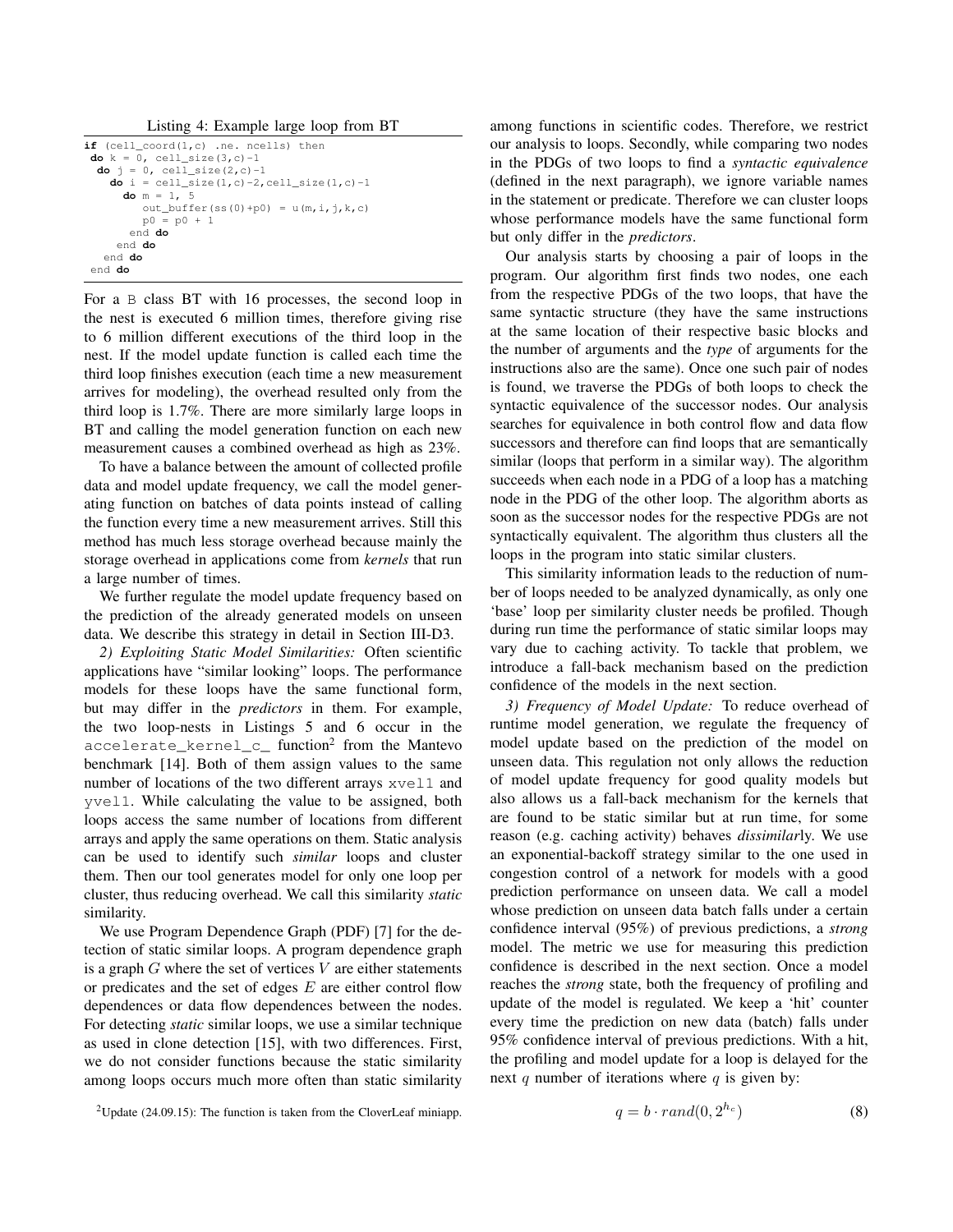Listing 5: Loop 1 (static similarity)

| <b>for</b> $(k=y min; k<=y max+1; k++)$ {                              |
|------------------------------------------------------------------------|
| for $(j=x \min; j<=x \max+1; j++)$ {                                   |
| $x$ vell[FTNREF2D(j,k,x_max+5,x_min-2,y_min-2)]                        |
| $=$ xvel0[FTNREF2D(j,k,x_max+5,x_min-2,y_min-2)]                       |
| -stepbymass [FTNREF2D(j, k, x_max+5, x_min-2, y_min-2)]                |
| $\star$ (xarea [FTNREF2D( $\uparrow$ , k, x_max+5, x_min-2, y_min-2)]  |
| $\star$ (pressure [FTNREF2D(j, k, x max+4, x min-2, y min-2)]          |
| $-pressure[FTNREF2D(i-1,k,x_max+4,x-min-2,y-min-2)]$                   |
| $+xarea[FTNREF2D(j,k-1,x_max+5,x,min-2,y,min-2)]$                      |
| $\star$ (pressure [FTNREF2D( $\tau$ , k-1, x_max+4, x_min-2, y_min-2)] |
| $-pressure[FTNREF2D(j-1,k-1,x_max+4,x.min-2,y.min-2)]$                 |
| $)$ ) :                                                                |
|                                                                        |

Here,  $b$  is the batch size and  $h_c$  is the current hit counter value. For a kernel that is a function, the delay is simply the random number between 0 and  $2^{h_c}$ . We chose to generate a random number because that gives us a chance to detect sudden fluctuations in the behavior of a kernel. If the backoff counter is monotonically increasing, the probability of detecting this sudden fluctuation becomes low. When a miss occurs, the back-off counter value is set to 0. If the number of iterations of a loop does not reach the delay size  $q$  at the end of the execution, the model for the loop is updated.

## *E. Measuring Model Accuracy*

}

Though our modeling methodology can be generalized for a number of performance metrics, we model execution time because then the models can be used to find both performance bugs and scalability issues. In a dynamic setting, a typical run creates a dynamic profile *prof* for v kernels in an application. A dynamic profile of a *kernel* consists of a series of *measurements*  $mr_i$ 's during that run:

$$
prof = \{mr_1, mr_2, \dots, mr_v\} \tag{9}
$$

The measurement  $mr_i$  of a kernel i is a tuple consisting of the measured execution time (in regression terms, *response*) for one execution of the kernel and the dynamic values of its predictor set:

$$
mr_i = \langle t_i, p_i \rangle \tag{10}
$$

For loops, the measurements are done for calculating the fitting of the model. The model is updated for a batch of  $b$ measurements at once instead of calling the model update function each time a new measurement is received. The next b measurements are used as *test* data to evaluate the model accuracy. We use adjusted R-square (ARS) of the predictions to determine the accuracy. But as we are calculating ARS out-of-sample, we call this metric Predicted Adjusted R-Square (PARS). The formula for PARS is the same as ARS and is given below [16]:

$$
R^{2} = 1 - \frac{\sum_{i=1}^{b} (t_{i} - pred(p_{i}))^{2}}{\sum_{i=1}^{b} (t_{i} - \bar{t})^{2}}
$$
(11)

Listing 6: Loop 2 (static similarity)

| <b>for</b> $(k=y min; k<=y max+1; k++)$ {                                   |
|-----------------------------------------------------------------------------|
| for $(j=x_{min}; j<=x_{max}+1; j++)$ {                                      |
| $y$ vell[FTNREF2D(j,k,x_max+5,x_min-2,y_min-2)]                             |
| $=$ yvel0 [FTNREF2D(j,k,x max+5,x min-2,y min-2)]                           |
| $-$ stepbymass[FTNREF2D(j,k,x_max+5,x_min-2,y_min-2)]                       |
| $\star$ (yarea [FTNREF2D(j, k, x_max+4, x_min-2, y_min-2)]                  |
| $*(pressure[FTNREF2D(j,k,x_max+4,x,min-2,y,min-2)]$                         |
| $-pressure[FTNREF2D(i,k-1,x max+4,x min-2,y min-2)])$                       |
| $+$ yarea [FTNREF2D( $j-1$ , k, x_max+4, x_min-2, y_min-2)]                 |
| $\star$ (pressure [FTNREF2D ( $\uparrow$ -1, k, x_max+4, x_min-2, y_min-2)] |
| $-pressure[FTNREF2D(i-1,k-1,x max+4,x min-2,y min-2)]$                      |
| $)$ ) :                                                                     |
|                                                                             |
|                                                                             |

$$
PARS = R^2 - (1 - R^2) \frac{m}{b - m - 1}
$$
 (12)

Where  $b$  and  $m$  are the test data batch size and number of *predictors* respectively.  $pred(p_i)$  represents the predicted value of the response based on the generated model on the *predictors.*  $\overline{t}$  is the average of measured execution times in a batch. We use PARS because widely used metrics like  $R^2$ can be misleading in an online setting.  $R^2$  gives the fit within training data, but not on unseen test data. As we are using the online method for the lifetime of an application, the number of *training* runs is unlimited in our case and therefore  $R^2$  is not a good metric for us. If the batch size is not met at the end of a program, the model update function is called on the remaining data points. The effectiveness of this batch update in reducing overhead is described in Section IV-C where we tune the batch size b based on a trade-off between memory requirement and model update overhead.

PARS is not enough to determine whether the assumption about the linearity of the model holds. A high value of PARS can be deceiving because it does not consider the variation of fitted values from the mean of observations. We use a second test, the Lack of Fit (LOF) F-test [17] to determine if there is a significance lack-of-fit of the linear fitted model on new data.

The F-value for the test is calculated using the formula:

$$
F = \frac{\sum_{i=1}^{h} (\bar{t} - pred(p_i))^{2} / (c - 2)}{\sum_{i=1}^{h} (t_i - \bar{t})^{2} / (h - c)}
$$
(13)

Here  $h$  is the number of data points and  $c$  is the LOF degrees of freedom and is determined by the number of distinct values of the *predictors*. F-statistics needs multiple observations for a fixed set of predictor values so that the term  $h - c$  does not become 0. Therefore we need to keep the previously seen input parameter configurations. For measuring F-statistics on a batch of b observations,  $h = b + w$ , where w is the number of seen input parameter values. The storage space and retrieval of seen input configurations are optimized using hash tables. The p-value for an F-test is then calculated using the incomplete beta function  $(I)$  [18] of the F-value and the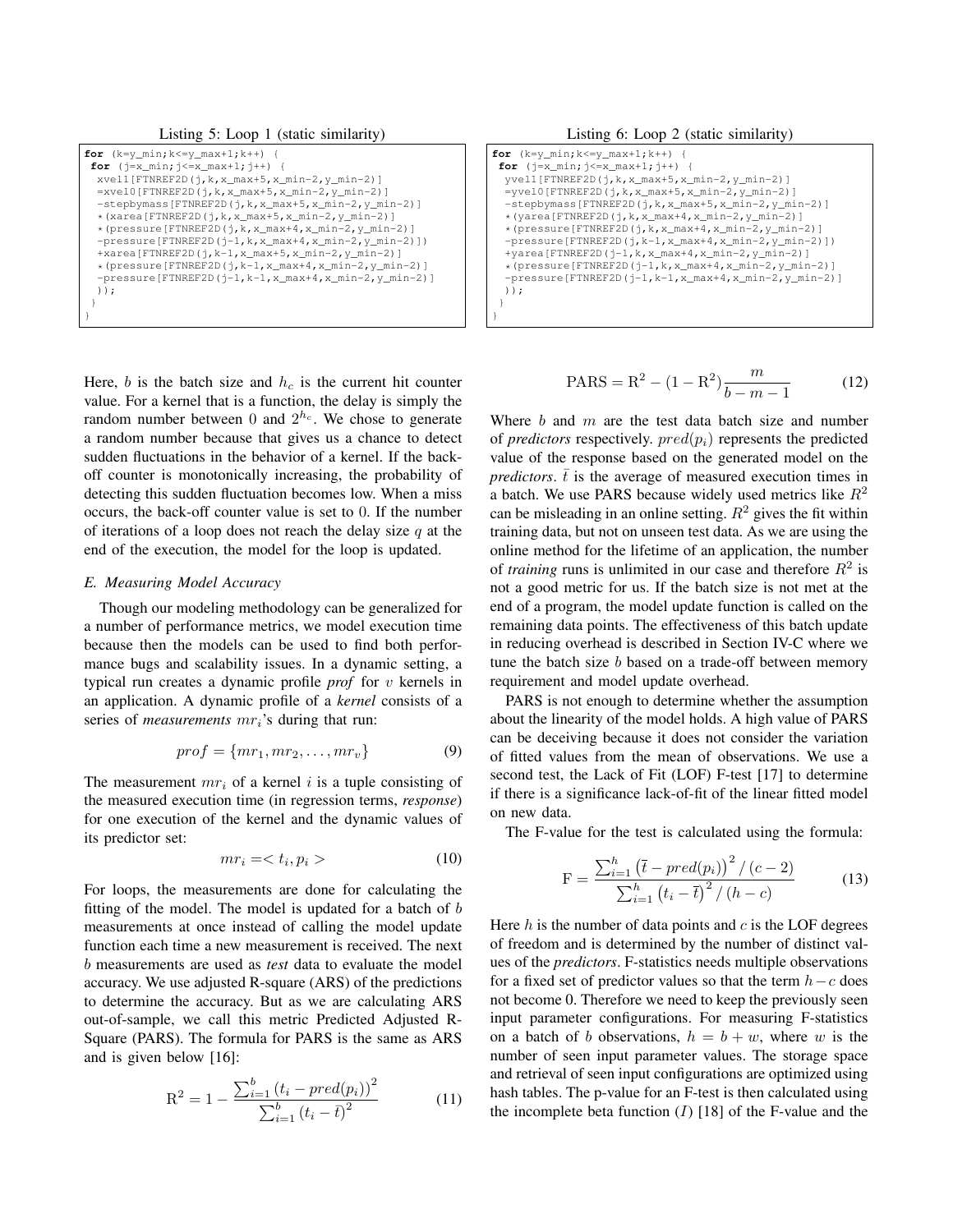two degrees of freedom according to the formula [18]:

$$
p_{F-test} = 1 - I_{\frac{(c-2)F}{(c-2)F + (h-c)}}((c-2)/2, (h-c)/2)
$$
 (14)

A p-value less than 0.05 can be interpreted as a significant lack of fit.

## IV. EXPERIMENTS

#### *A. Accuracy Improvement*

We run all our experiments on a Intel core-i7 3.4 GHz quad-core machine where each core is 2-way multi-threaded. We extend an existing online modeling tool PEMOGEN [5] with our new techniques for accuracy improvement and overhead reduction. We generate performance models for a number of scientific applications from the NAS [11] and MILC [19] benchmark suites. We use the DragonEgg plugin of LLVM-3.3 to compile Fortran codes. The benchmarks are instrumented using the LLVM compiler and then the binary is generated from the bitcode using the LLVM assembler and the GCC-4.7 linker with '-O3' optimization. MPICH version 3.1.2 is used for benchmarks that use MPI.

We vary the input parameters according to the different classes of the NAS benchmarks (different problem sizes) and according to the input provided with the MILC benchmarks including various grid configurations and values such as preferred accuracy, seed for random number generator etc. For the generation of models, we use 20 *training* runs including replicated measurements with a fixed set of input parameter values. We also run 20 *test* runs with a mixture of seen (in the *training* runs) and unseen input parameter values (with replications) to measure the accuracy of the generated models. The replicated runs with a fixed set of input parameter values are necessary to calculate the LOF of the models (see Section III-E). In the experiments we compare the accuracy improvement and overhead reduction of our hybrid approach over the previous dynamic approach [5].

Figure 2 reports the distribution of percentage improvement of PARS value (accuracy) for the generated models that have insignificant LOF from the new hybrid approach as compared to the previous dynamic method. As can be seen in the figure, the hybrid strategy significantly improves the PARS for the generated models compared to the previous dynamic approach.

Figure 2 also shows the distribution of PARS and pvalues of LOF for the generated models for one benchmark from each of the two benchmark suites. We do not include figures for all the benchmarks due to space contraints but we observed from our experiments that for benchmarks such as BT, LU, SP the models for a number of kernels suffer from LOF for the previous online technique due to presence of interaction terms of *predictors*. Using static analysis, those interaction terms can be discovered and therefore the p-value for the models of a number of kernels become insignificant.

For the MILC benchmark gp\_quark\_prop, the performance of the previous dynamic technique is poor because a large portion of the kernels suffer from significant LOF. This indicates that models formed using the old EPMNF definition are not suitable for these benchmarks and the statically discovered *predictors* that include interaction of *predictors* should be considered for better fitting models.

It is also interesting to see from Figure 2 that in BT and kid\_su3\_rmd, a number of kernels have a high PARS value  $(> 0.80)$  but a significant LOF. However, the PARS of the models using the hybrid approach are higher than the maximum achievable using the previous dynamic technique.

Even after using the hybrid approach, there are a few kernels that suffer from significant LOF (p-value  $< 0.05$ ). This indicates that these kernels are not accurately modeled even using the hybrid approach. They are mostly complex functions of input parameters that are not easy to model automatically.

## *B. Overhead Reduction*

The hybrid approach reduces the overhead by reducing the number of *predictors* that is passed to LASSO (see Section III). The second column of Table I shows the average number of parameters reduced by applying the hybrid strategy — the highest number of parameters reduced is for FT from NAS suite, accounting for the 3.6% overhead reduction by the hybrid approach over the previous dynamic approach.

We realize that the overhead is still significant for lifelong performance modeling. Now we give the efficacy of the previously described overhead reduction techniques.

## *C. Batched Model Update*

We perform experiments with different batch sizes to find a suitable size for modeling in the benchmarks. Table II shows the different memory and timing overhead for different batch sizes. The maximum timing overhead is huge if the update function is called every time a new data point arrives. Also the improvement beyond a batch size of 2048 is insignificant due to the absence of enough iterations for the overhead to further decrease in the loops of the benchmarks. We choose a batch size of 512 for keeping the overhead at a maximum of 9.11% with respect to a run without profiling and model generation.

#### *D. Exploiting Static Model Similarities*

We perform experiments to find the number of *static* similarity clusters formed and how accurately we can predict the performance of other loops in a similarity cluster by using the hybrid model of the base loop in that cluster. For measuring the accuracy, we first generate hybrid models of the base loop from each similarity cluster for 20 *training* runs. Then for 20 *test* runs, we check the number of clusters in which the PARS of at least one loop (other than the base loop) falls under 95% confidence interval at least once in the 20 *test* runs. We also measure how much overhead is reduced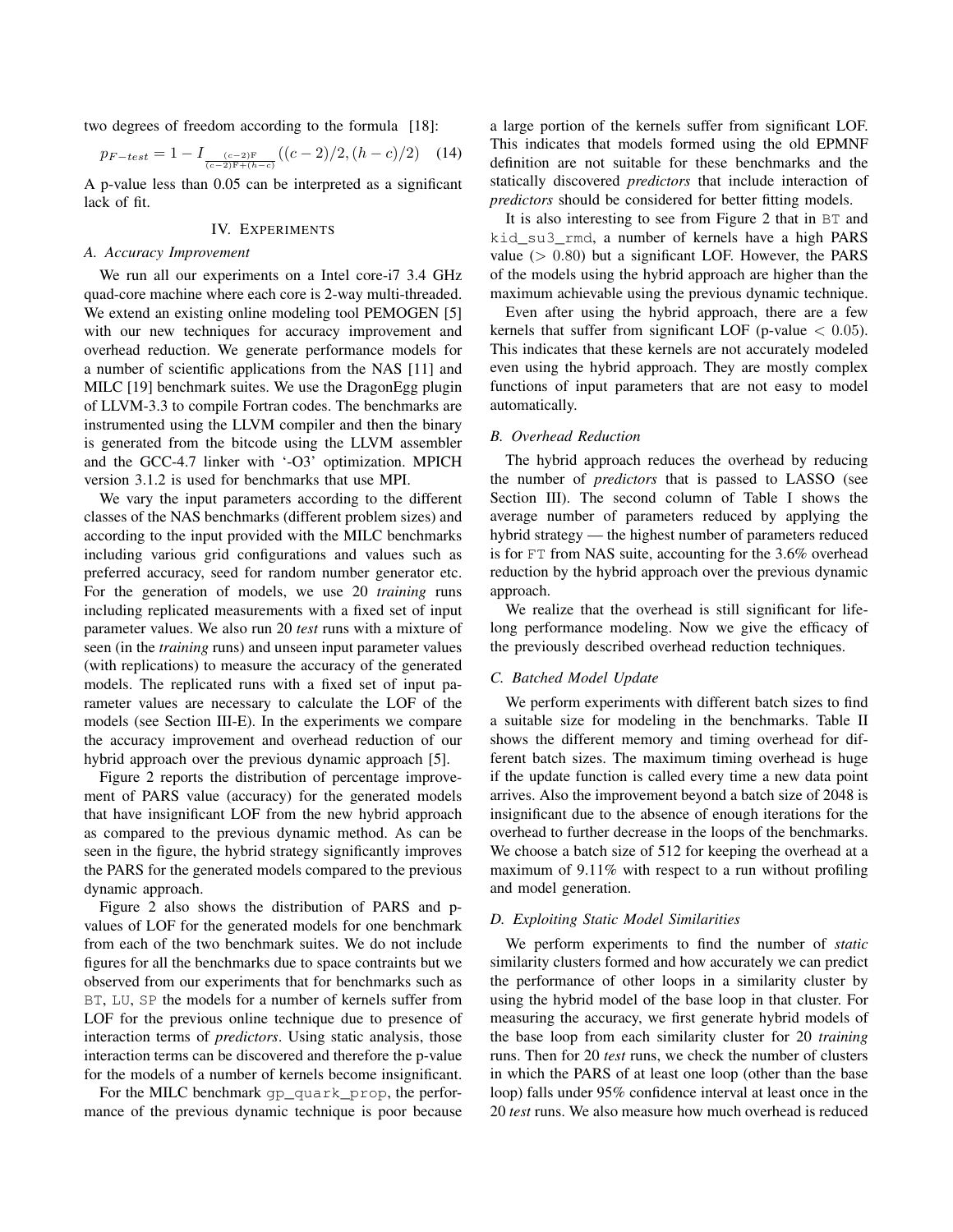

Figure 2: (a) and (b) PARS improvement of the new hybrid approach over the previous dynamic approach. (c) and (d) P-value from F-test vs. PARS plot for the previous dynamic and hybrid approach for benchmarks. \*\* gqp and ksr stand for gp\_quark\_prop and kid\_su3\_rmd respectively.

| <b>Benchmark</b> | Avg. Parameter<br>Reduction $(\% )$<br>$(Sec IV-B)$ | <b>Static Similar Clusters</b><br>$(\%)$<br>(Sec IV-D) | <b>Successful</b><br>Clusters $(\% )$<br>$(Sec IV-D)$ | <b>Frequency Regulated</b><br>Miss $(\% )$<br>(Sec IV-E) |
|------------------|-----------------------------------------------------|--------------------------------------------------------|-------------------------------------------------------|----------------------------------------------------------|
| BT               | 25                                                  | 50                                                     | 48                                                    | 4.2                                                      |
| CG               | 11                                                  | 34                                                     | 33                                                    | 3.2                                                      |
| EP               | 22                                                  | 22                                                     | 19                                                    | 0.5                                                      |
| FT               | 32                                                  | 23                                                     | 23                                                    |                                                          |
| <b>IS</b>        |                                                     | 44                                                     | 42                                                    | 1.3                                                      |
| LU               |                                                     | 32                                                     | 29                                                    |                                                          |
| MG               |                                                     | 25                                                     | 23                                                    |                                                          |
| <b>SP</b>        | 10                                                  | 22                                                     | 22                                                    |                                                          |
| gp_quark_prop    | 12                                                  |                                                        |                                                       |                                                          |
| kid_su3_rmd      | 18                                                  |                                                        |                                                       |                                                          |

Table I: Statistics for various experiments with NAS and MILC Benchmarks.

Table II: Memory and Time Trade-off for Various Message Sizes

| <b>Batch Size</b> | Max. Memory<br>Overhead<br>(In Bytes) | Max. Calling<br>Overhead |
|-------------------|---------------------------------------|--------------------------|
| $\overline{c}$    | 16                                    | 75                       |
| 8                 | 64                                    | 60.12                    |
| 32                | 256                                   | 42.33                    |
| 128               | 1024                                  | 25.12                    |
| 256               | 2K                                    | 18.14                    |
| 512               | 4Κ                                    | 9.11                     |
| 1024              | 8K                                    | 9.05                     |
| 2048              | 16K                                   | 8.95                     |
| 4096              | 32K                                   | 8.93                     |
| 8192              | 64K                                   | 8.93                     |

if we apply the clustering strategy for the 20 *training* runs. These two statistics show us how much profiling and training overhead saved during the 20 *training* runs is worthwhile.

Column 3 of Table I shows the number of clusters formed as a percentage of total number of kernels. As seen from the column, a number of kernels can be clustered together using this approach and also for a major part of these clusters, the PARS of the models of loops other than the base loop on *test* runs fall under 95% confidence interval.

It is interesting to see that the percentage of clustered kernels in the NAS benchmarks is significantly higher than the MILC benchmarks. The BT benchmark has the highest percentage of *static* similar loops. A significant number of these loops come from the copy\_faces subroutine that copies the face values of a variable defined on a set of cells to the overlap locations of the adjacent sets of cells. Because a set of cells interface in each direction with exactly one other set, there are similar loops to fill six different buffers. Then there are six similar loops for unpacking the received data.

The benchmark IS has a lot of similar loops that perform simple array assignments based on the variable NUM\_KEYS, which is essentially the number of keys for the bucket sort algorithm and is computed by dividing the total number of keys by the number of processors.

The  $Hy + G$  columns in Figure 3 show the overhead reduced using the clustering strategy as compared to the non-clustering hybrid approach (the *Hybr* columns) for NAS and MILC benchmarks. The best reduction is achieved in BT benchmark because BT has a high number of similar loops and also the prediction of the performance for the other loops using the model of the base loop in the cluster are accurate. The overhead reduction of MILC benchmarks are moderate using this strategy.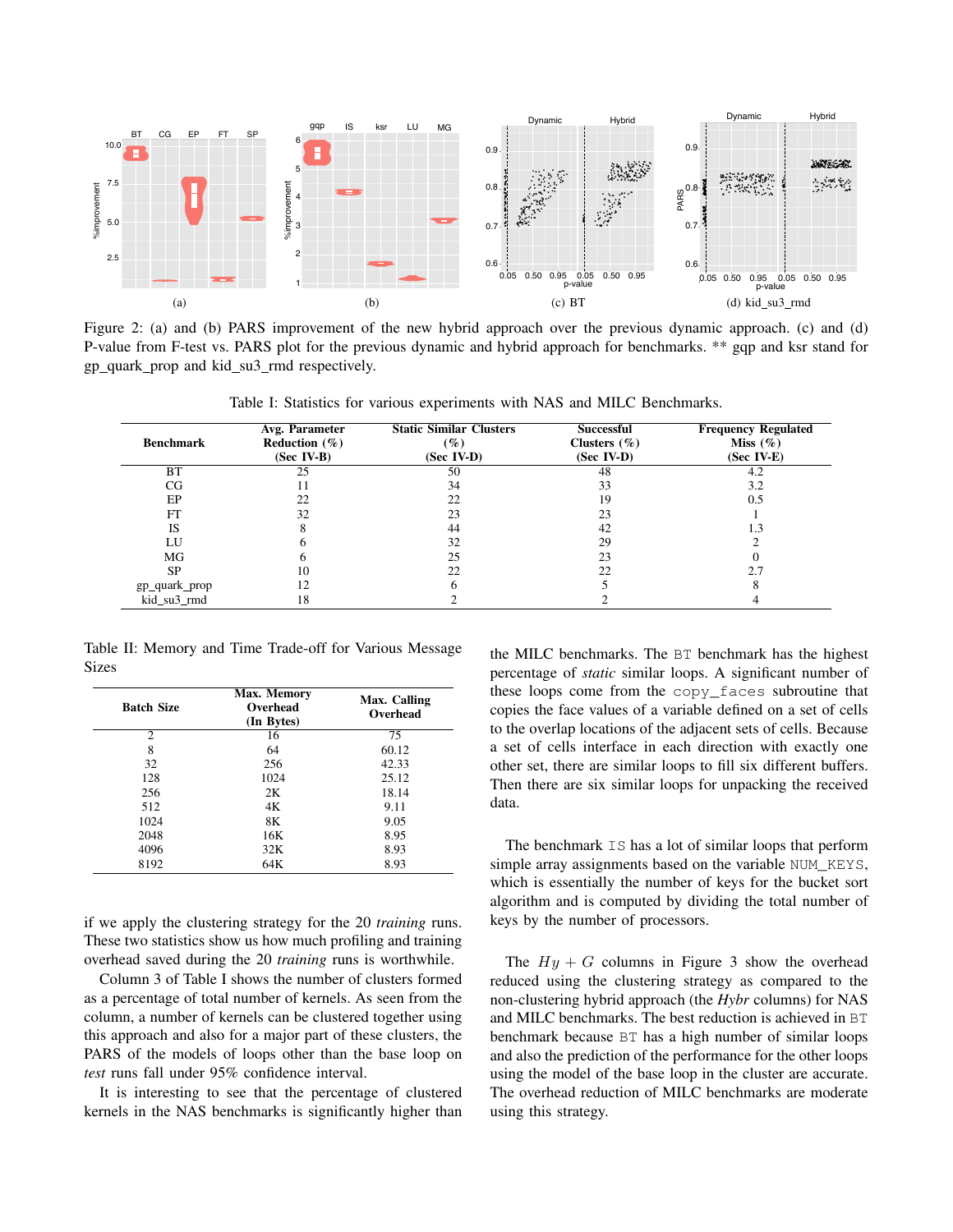

Figure 3: Overhead for the dynamic, hybrid approach and hybrid approach+various overhead reduction strategies.  $Hy+G$  shows the overhead after applying the strategy described in Section III-D2 and *H+R* shows overhead reduction after applying strategy described in Section III-D3 on top of the previous strategy.

## *E. Frequency of Model Update*

As described before, model update frequency regulation not only reduces the overhead of model update for a good quality model but also allows a fall-back mechanism for poor quality models to improve. We use the running mean and running standard deviation of the PARS values measured dynamically [20] so that we can avoid the storage of previous PARS values of a particular model while applying the strategy.

Similar to the previous experiments, we generate models for 20 *training* runs of the benchmarks. Then we turn the frequency regulation strategy on and observed how the overhead is reduced in the *training* runs. We also report what percentage of *kernels* for which the regulation started, have at least one miss (where the new PARS goes above the confidence interval level) for the 20 *test* runs.

As seen from the  $H + R$  columns in Figure 3, the frequency regulation strategy is able to further reduce the overhead when applied along with the similarity clustering strategies. BT and SP benefit most from this strategy for having a number of loops (that deals mainly with copying and packing/unpacking values to neighbors in various directions) with high iteration count that have generated models with good fits.

The last column of Table I shows the percentage of loops where there is at least one miss for the *test* runs. The percentage is not the lowest for BT and SP but still the high iteration count loops help reducing maximum overhead for these benchmarks. For MILC benchmarks, there are higher number of misses than NAS indicating possibility of either better possible models (*undefs* from static models and missing *predictors* with interaction terms from the improved EPMNF) or kernels whose performance can not be modeled as a linear function of input parameters.

## *F. Sample Models*

*1) LU:* LU is a Lower-Upper Gauss-Seidel solver from the NAS parallel benchmark suit. The code fragment loops over three dimensional arrays rsd and frct, negates the values of the frct array and stores them to the same corresponding locations of the rsd array.

Listing 7: Example loop from LU

| <b>do</b> $k = 1$ , nz           |
|----------------------------------|
| <b>do</b> $j = 1$ , ny           |
| $\text{do}$ i = 1, nx            |
| do $m = 1$ , 5                   |
| $rsd(m,i,i,k) = - frct(m,i,i,k)$ |
| end do                           |
| end do                           |
| end do                           |
| end do                           |

The model generated by the hybrid approach for the above loop nest is:

$$
f(P) = 1.41 \cdot nz \cdot ny \cdot nx + 4.75 \tag{15}
$$

The previous online approach would start with a larger search space formed using EPMNF, causing more overhead and then produce a model with 15 *predictors* in it (not given due to space constraints). The PARS for the previous online model is 0.82 with a LOF p-value of 0.03, showing the necessity of the hybrid approach.

The hybrid model discovers through static analysis the interaction between  $nx$ ,  $ny$ ,  $nz$  that represent the number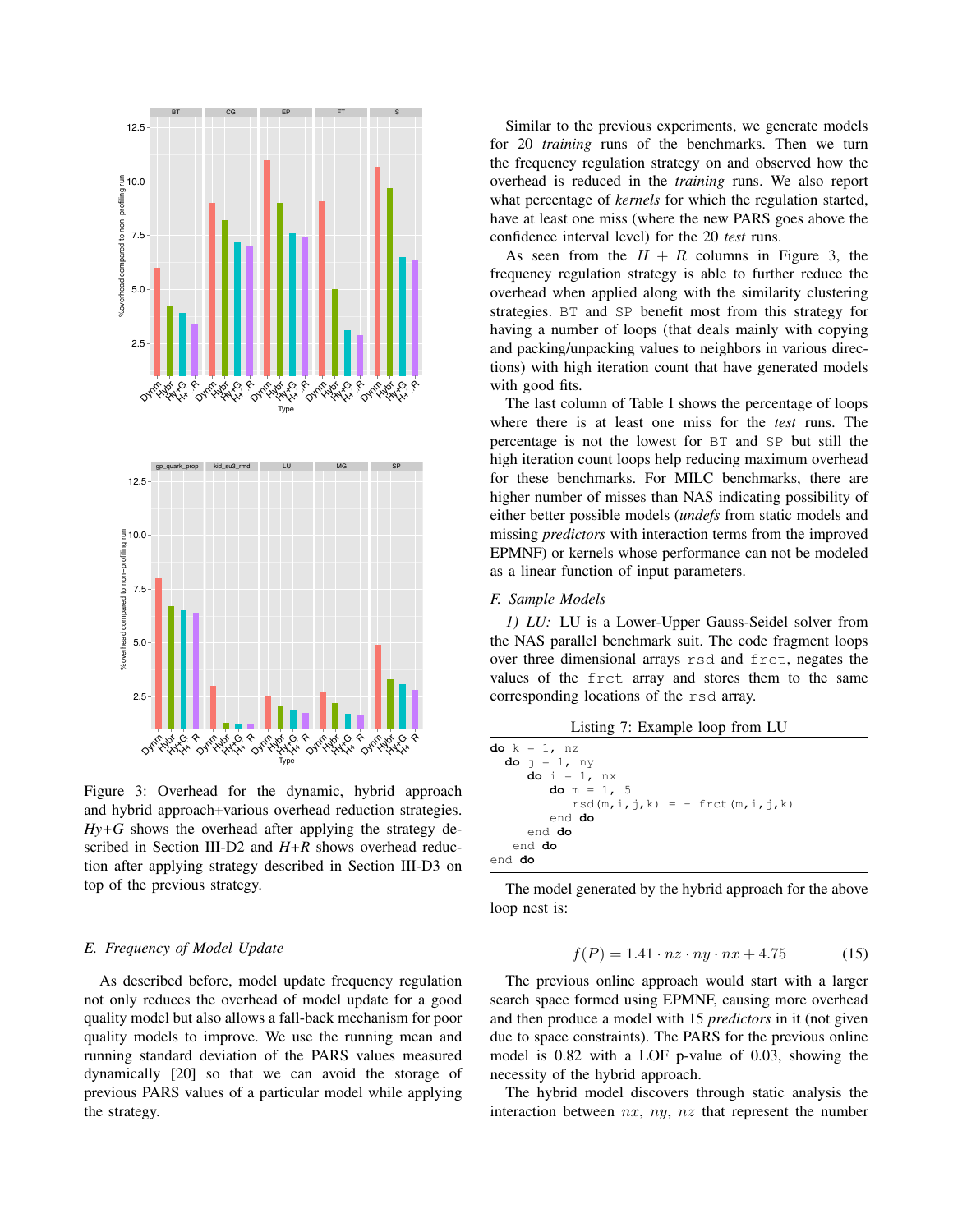of points in the 3D grid. Not only the overhead is reduced for a way smaller search space, but also the hybrid model has a PARS of 0.94 with a p-value of LOF 0.59, meaning the model fits well for the kernel.

*2) GP QUARK PROP:* The following loop from hmom\_action function of the

d\_action\_rhmc.c file of the GP\_QUARK\_PROP MILC benchmark calculates a sum over all sites on a particular node in the upward direction:

Listing 8: Example loop from MILC

```
sum=0.0;
FORALLSITES(i,s){
  for(dir=XUP;dir<=TUP;dir++)
   sum+=(double)ahmat_mag_sq(&(s->mom[dir]))
     -4.0:
}
```
The performance model for the loop generated from the hybrid approach is:

$$
f(P) = nx \cdot ny \cdot nz \cdot nt \cdot (1.56 \cdot TUP
$$
  
- 0.49 \cdot XUP + 0.45) + 0.001 (16)

The model from the pure online approach has 45 terms in it with a PARS of 0.75 and a p-value 0.01. But the hybrid model has a PARS of 0.88 with a p-value for F-test 0.40, indicating the model fits well for the kernel. The macro TUP is always greater than XUP and therefore the execution time does not become negative. The value of i and s are 0 and a variable sites on node, where sites on node is the multiplication of input parameters nx, nx, ny and nt. These information are gathered by source code backtracking (see Section III-C).

#### V. RELATED WORK

The use of performance modeling manually has been explored before. There are approaches that focus on models generated for a very specific purpose but less on humanreadable general-purpose models. For example, Ipek and de Supinski propose multi-layer artificial neural networks to learn application performance [9] and Lee and Brooks compare different schemes for automated machine-based performance learning and prediction [21]. Zhai, Chen, and Zheng extrapolate single-node performance to complex parallel machines  $[22]$ . Wu and Müller  $[23]$  extrapolate traces to larger process counts and can thus predict communication operations.

Hoefler and Gropp. aimed to popularize performance modeling by defining a simple six-step process to create application performance models [3]. Bauer, Gottlieb, and Hoefler show how to model performance variations using simple statistical tools [24].

Another objective of performance modeling is to predict application performance on a different target architecture. Carrington et al. propose a model-based prediction framework for applications on different computers [25], Marin and Mellor-Crummey demonstrate how application models can be derived semi-automatically to predict performance on different architectures [26], and Yang, Ma, and Müller model application performance on different architectures by running kernels on the target architecture [27]. Besides program inputs, *predictors* generated from hardware features can be used in our hybrid approach to model performance of applications across architectures. This poses an interesting direction of future work.

The authors of the Statistical Stall Breakdown [28] describe a mechanism that samples hardware counters and dynamically multiplexes hardware counters to compute a breakdown model for a PowerPC based microprocessor.

The work by Huck et al. [29] focuses on automating the process for parallel performance experimentation, analysis and problem diagnosis. Such mechanism is built on top of the PerfExplorer performance data mining system combined with the OpenUH [30] compiler infrastructure. The PerfExpert [31] tool employs the HPCToolkit [32] measurement system to execute a structured sequence of performance counter measurements to detect probable core, socket and node-level performance bottlenecks in important procedures and loops of an application.

The work of Pavlovic et al. [33] characterizes the memory behavior, including memory footprint, memory bandwidth and cache efficiency of several scientific applications. Based on the analysis of the executions of such applications they also estimate the impact of the memory system on the amount of the instruction stalls and on the real computation performance. Their results are shown per application execution, summing up all the information from the different tasks.

There are other performance tools that exploit processor hardware counters and that have integrated sampling capabilities into their analyses. Tools like TAU, Scalasca [34], HPCToolkit, use sampling in addition to instrumentation, their sampling capabilities are mainly focused on assigning time consumption to source code lines instead of providing finer details on the hardware counters.

Gonzalez, Gimenez and Labarta present a tool that automatically characterizes the different computation regions of the program [35]. Llort, Gonzalez and Servat detect clusters based on IPC and number of instructions committed and then detects the change of performance counters like cache misses inside the clusters [36].

Alam and Vetter propose code annotations, called "Modeling Assertions" [37] that combine empirical and analytical modeling techniques and help the developer to derive performance models for his code. Kerbyson and Alme propose a performance modeling approach [38] that is based on manually developed human expert knowledge about the application. Those modeling techniques rely on empirical execution of serial parts on the target architecture and are usually applied to stable codes which limits their usefulness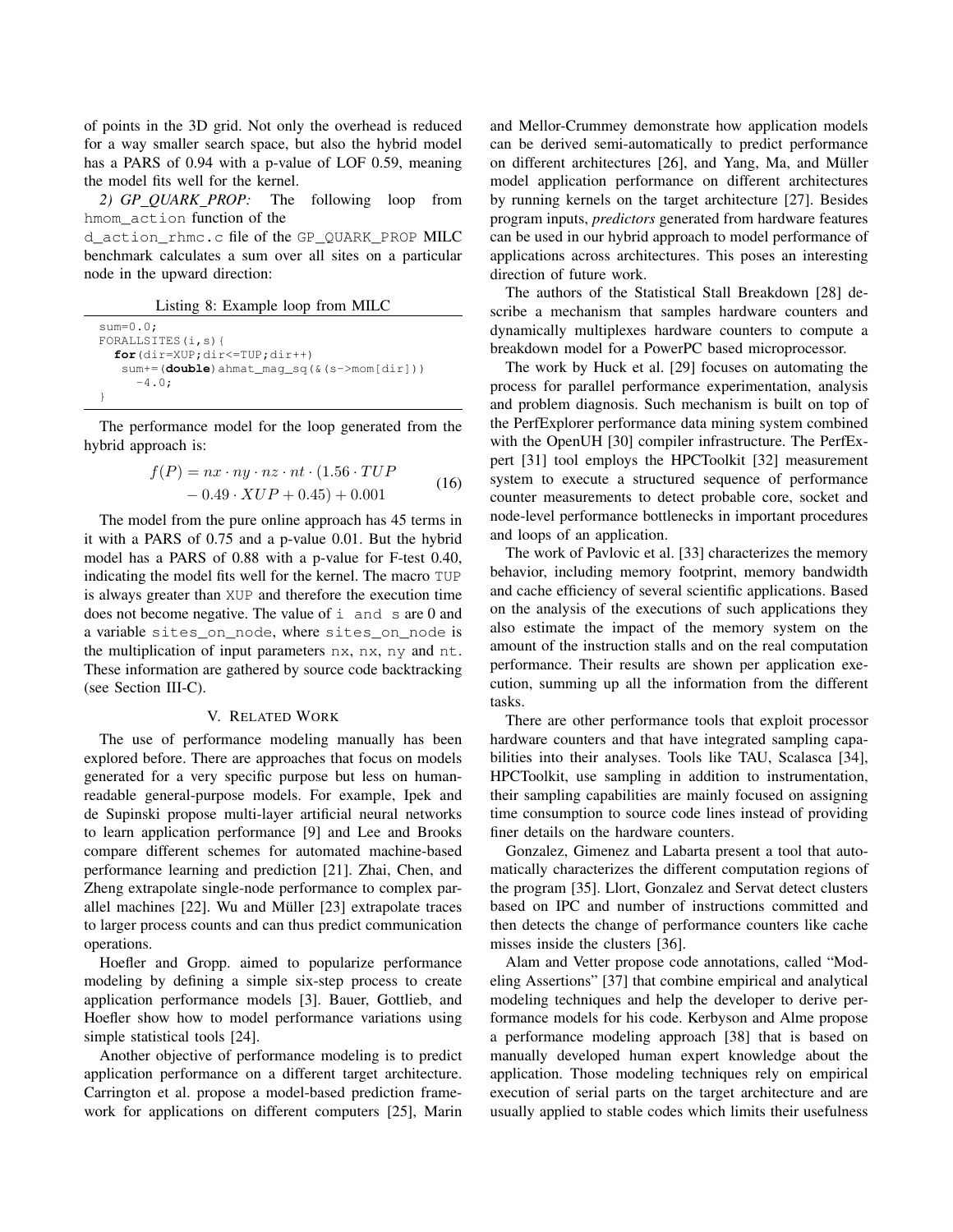during software development.

The recent automatic online performance modeling strategy [5] had serious limitations as described in previous sections. Our hybrid strategy is the first technique that combines the knowledge obtained from static analysis and the power of dynamic analysis to produce more precise model. Our method can easily be extended for modeling other performance metrics such as cache misses,number of floating point instruction etc.

## VI. CONCLUSION

We show how to combine static and dynamic analysis techniques in life-long performance modeling. Using static analysis on top of pure dynamic analysis enables us to discover *predictors* formed by the combination of *predictors*, which was not possible by a previous dynamic approach. Our improved dynamic analysis helps the deficiency of static analysis in resolving *undef* terms. The hybrid approach is able to generate models that are more precise and have a better prediction accuracy (up to 10% improvement). The hybrid models not only help to discover interaction among *predictors* but also reduce the cardinality of the *predictor* search space for the dynamic analysis greatly. We also show how batch update of models reduce the modeling overhead. We discover that there are a number of *static* similar loops that need not to be modeled individually. We also show, by regulating the frequency of model generation, a very small fraction of kernels in the benchmarks show variance in performance from the prediction of the generated models. We expect that this hybrid model generation strategy will greatly help performance engineers without enough domain knowledge to find possible performance bottlenecks for tuning self-modeling applications.

#### **REFERENCES**

- [1] A. Calotoiu, T. Hoefler, M. Poke, and F. Wolf, "Using Automated Performance Modeling to Find Scalability Bugs in Complex Codes," in *Proceedings of SC13: International Conference for High Performance Computing, Networking, Storage and Analysis*, ser. SC '13, 2013, pp. 45:1–45:12.
- [2] G. Jin, L. Song, X. Shi, J. Scherpelz, and S. Lu, "Understanding and detecting real-world performance bugs," in *Proceedings of the 33rd ACM SIGPLAN Conference on Programming Language Design and Implementation*, ser. PLDI '12, 2012, pp. 77–88.
- [3] T. Hoefler, W. Gropp, W. Kramer, and M. Snir, "Performance Modeling for Systematic Performance Tuning," ser. SC '11, 2011, pp. 6:1–6:12.
- [4] N. R. Tallent and A. Hoisie, "Palm: Easing the burden of analytical performance modeling," in *Proceedings of the 28th ACM International Conference on Supercomputing*, ser. ICS '14, 2014, pp. 221–230.
- [5] A. Bhattacharyya and T. Hoefler, "PEMOGEN: Automatic Adaptive Performance Modeling during Program Runtime," in *Proceedings of 23rd International Conference on Parallel Architecture and Compilation Techniques*, Aug. 2014.
- [6] T. Hoefler and G. Kwasniewski, "Automatic Complexity Analysis of Explicitly Parallel Programs," in *Proceedings of the 26th ACM Symposium on Parallelism in Algorithms and Architectures (SPAA'14)*. ACM, Jun. 2014.
- [7] J. Ferrante, K. J. Ottenstein, and J. D. Warren, "The Program Dependence Graph and Its Use in Optimization," *ACM Trans. Program. Lang. Syst.*, vol. 9, no. 3, pp. 319–349, Jul. 1987.
- [8] M.-W. Benabderrahmane, L.-N. Pouchet, A. Cohen, and C. Bastoul, "The Polyhedral Model is More Widely Applicable Than You Think," in *Proceedings of the 19th Joint European Conference on Theory and Practice of Software, International Conference on Compiler Construction*, ser. CC'10/ETAPS'10, 2010, pp. 283–303.
- [9] E. Ipek, B. R. de Supinski, M. Schulz, and S. A. McKee, " An approach to performance prediction for parallel applications," in *Proc. of the 11th Intl. Euro-Par Conference*, 2005, pp. 196– 205.
- [10] R. M. Karp, R. E. Miller, and S. Winograd, "The Organization" of Computations for Uniform Recurrence Equations," *J. ACM*, vol. 14, no. 3, pp. 563–590, Jul. 1967.
- [11] D. H. Bailey, E. Barszcz, J. T. Barton, D. S. Browning, R. L. Carter, L. Dagum, R. A. Fatoohi, P. O. Frederickson, T. A. Lasinski, R. S. Schreiber, H. D. Simon, V. Venkatakrishnan, and S. K. Weeratunga, "The NAS Parallel Benchmarks– Summary and Preliminary Results," in *Proceedings of the 1991 ACM/IEEE Conference on Supercomputing (SC)*, 1991, pp. 158–165.
- [12] L. Huang, J. Jia, B. Yu, B. gon Chun, P. Maniatis, and M. Naik, "Predicting execution time of computer programs using sparse polynomial regression," in *Advances in Neural Information Processing Systems (NIPS) 23*, J. Lafferty, C. Williams, J. Shawe-taylor, R. Zemel, and A. Culotta, Eds., 2010, pp. 883–891.
- [13] D. Malioutov, M. Cetin, and A. Willsky, "Homotopy continuation for sparse signal representation," in *Acoustics, Speech, and Signal Processing, 2005. Proceedings. (ICASSP '05). IEEE International Conference on*, vol. 5, March 2005, pp. v/733–v/736 Vol. 5.
- [14] M. A. Heroux, D. W. Doerfler, P. S. Crozier, J. M. Willenbring, H. C. Edwards, A. Williams, M. Rajan, E. R. Keiter, H. K. Thornquist, and R. W. Numrich, "Improving Performance via Mini-applications," Sandia National Laboratories, Tech. Rep. SAND2009-5574, 2009.<sup>3</sup>
- [15] R. Komondoor and S. Horwitz, "Using slicing to identify duplication in source code," in *Proceedings of the 8th International Symposium on Static Analysis*, ser. SAS '01, 2001, pp. 40–56.
- [16] I. G. G. Kreft, I. Kreft, and J. de Leeuw, *Introducing Multilevel Modeling*, ser. ISM (London, England). SAGE Publications, 1998. [Online]. Available: http://books.google. com/books?id=tu2XjCN544YC

<sup>3</sup>Update (24.09.15): We cite the official technical report taken from the official Mantevo site.